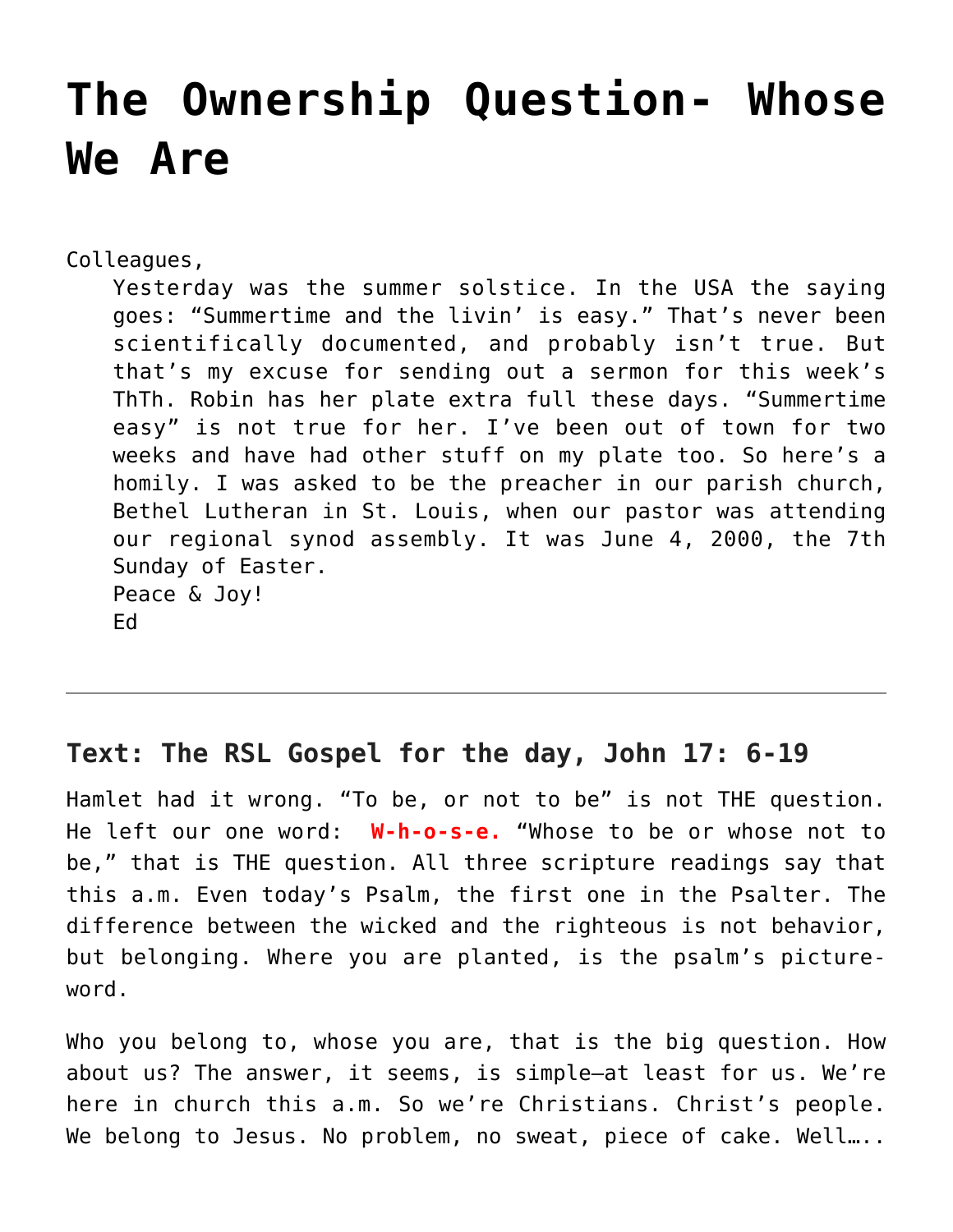is it really so?

Even if that were the case for this Sunday morning hour, there were 167 more hours since last Sunday's service. Who did we belong to during all those hours? Who all?

Even being in church is no guarantee that for this hour we belong to Christ. Our bodies and heads are here, sure. But for most of us, I suspect, what's **IN** our heads, what's **IN** our hearts– right now–is a scramble of other owners. Other agendas came with us when we walked into church. And we can't just shake our head or do some CPR on our hearts to change that. So we need help. That's what this whole worship hour wants to do. To get us re-connected to the One we really belong to and then project that belonging beyond this place out into those 167 coming hours this week. That entails the wild expectation that this one hour can help to keep us belong to Christ through all those 167 hours coming up. Let's see if it works.

The formula that Jesus uses about us in today's Gospel is "You are in the world, but do not belong to the world."

There's no question that we are **IN** the world. The problem is the belonging. Our world makes its pitch in a zillion ways to get ownership of us, to get us to belong to it.

### **Diagnosis-1 Exposed to alien owners**

Who all haven't we belonged to in this week's past 167 hours? Who or what hasn't made a pitch to own us? Our own problems. Fears. Messages/tapes running in our heads. Memories. Feelings. That's just stuff on the inside. Outside owners: Other people making claims on our lives–even on our hearts. Advertising. How many hundreds (or is it thousands?) of ads haven't you seen/heard in the past 167 hours? All trying to get your attention–and then to get **YOU.** The goal for all of these alien owners is simple: Gotcha!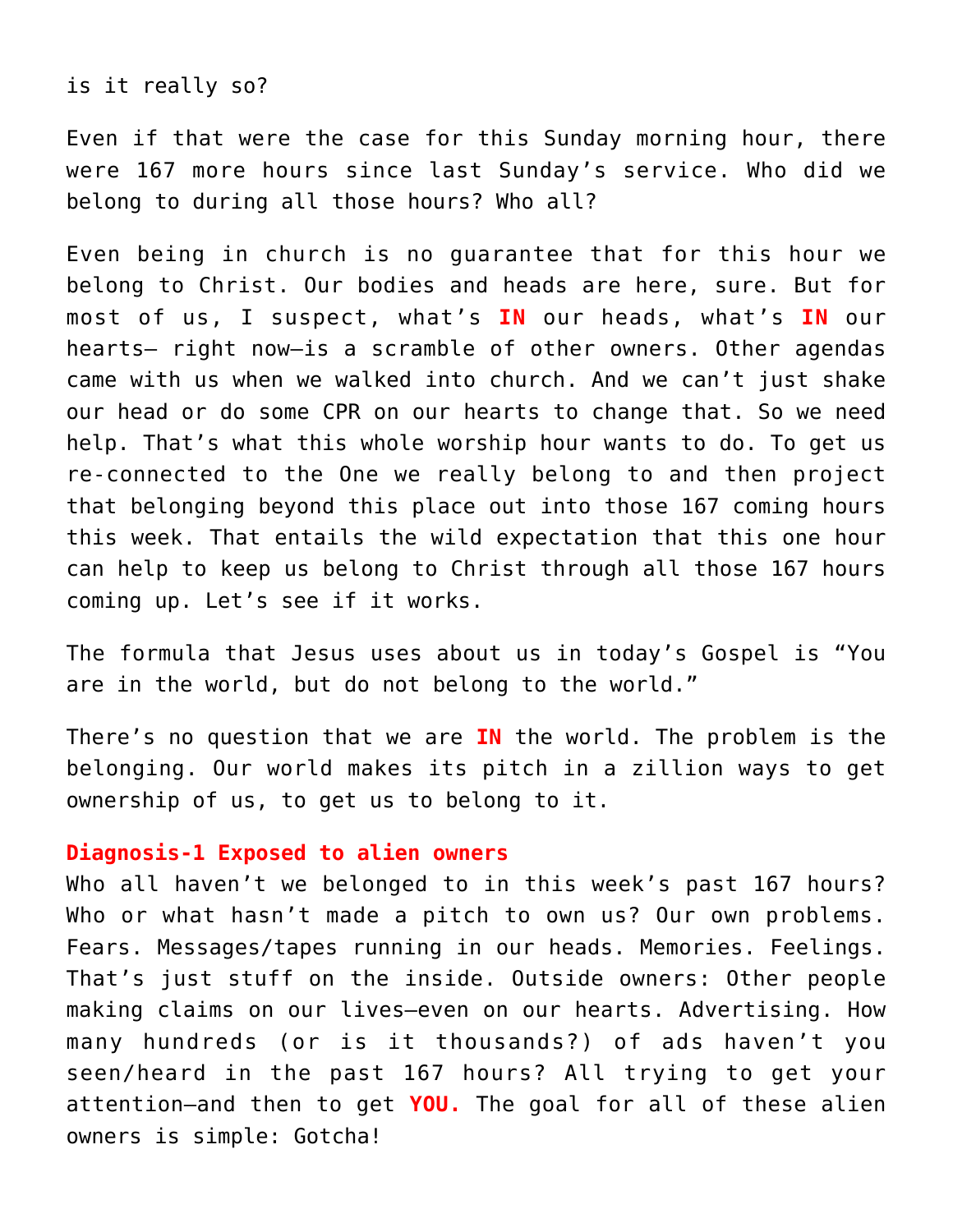# **D-2 Hooked by an alien word**

"Hang onto this, trust this, do this, get this, take this course, adopt this diet, practice these seven principles, do these exercises — and you'll be more, have more, be better, than you were before." It's so easy to respond: "You, know, I believe that. I'm gonna go for it." If we could keep that stuff out of our heart, keep our hearts from hanging onto those pitches, we might squeak by. But partial commitment to alien owners is dicey; they regularly ask us to commit ourselves "wholeheartedly." When we Christian folk make whole-hearted commitments to anything other than the Christ who owns us, we have to evict the prior owner. We belong to somebody else.

#### **D-3 Dead in our tracks with these alien owners.**

It's not merely that such belonging to world-owners is a no-no. Worse than that, it's a killer. These aliens don't die for you; you give, pay, sacrifice, finally die for them. They leave you life-less even though you're still alive. That's especially true about the Life that Lasts–as I John 5 portrays it today. "God gave us the life that lasts, and this life is in his Son. Whoever has the Son has life. When you don't have the Son, you don't have the life that lasts." To "have the Son" is to be had by him. Ownership stuff. Whose you are. You can keep on going in daily life with alien owners and the alternate life they offer, but the God-gas-gauge on our dashboard says: Empty. How long can you run on empty?

#### **A New Prognosis – to cross-out D-3**

Alternate ownership, not alien, but the kind we're created for. Christ's whole job on earth was regaining ownership of God's kids who got conned into going with alien owners. Folks caught in the world's "Gotcha." Regaining ownership. Getting us to belong where we belong! That's one of the big words used in the N.T. for what he was doing: re-demption. This John 17 text is all about Jesus's role in God's ownership reclamation project.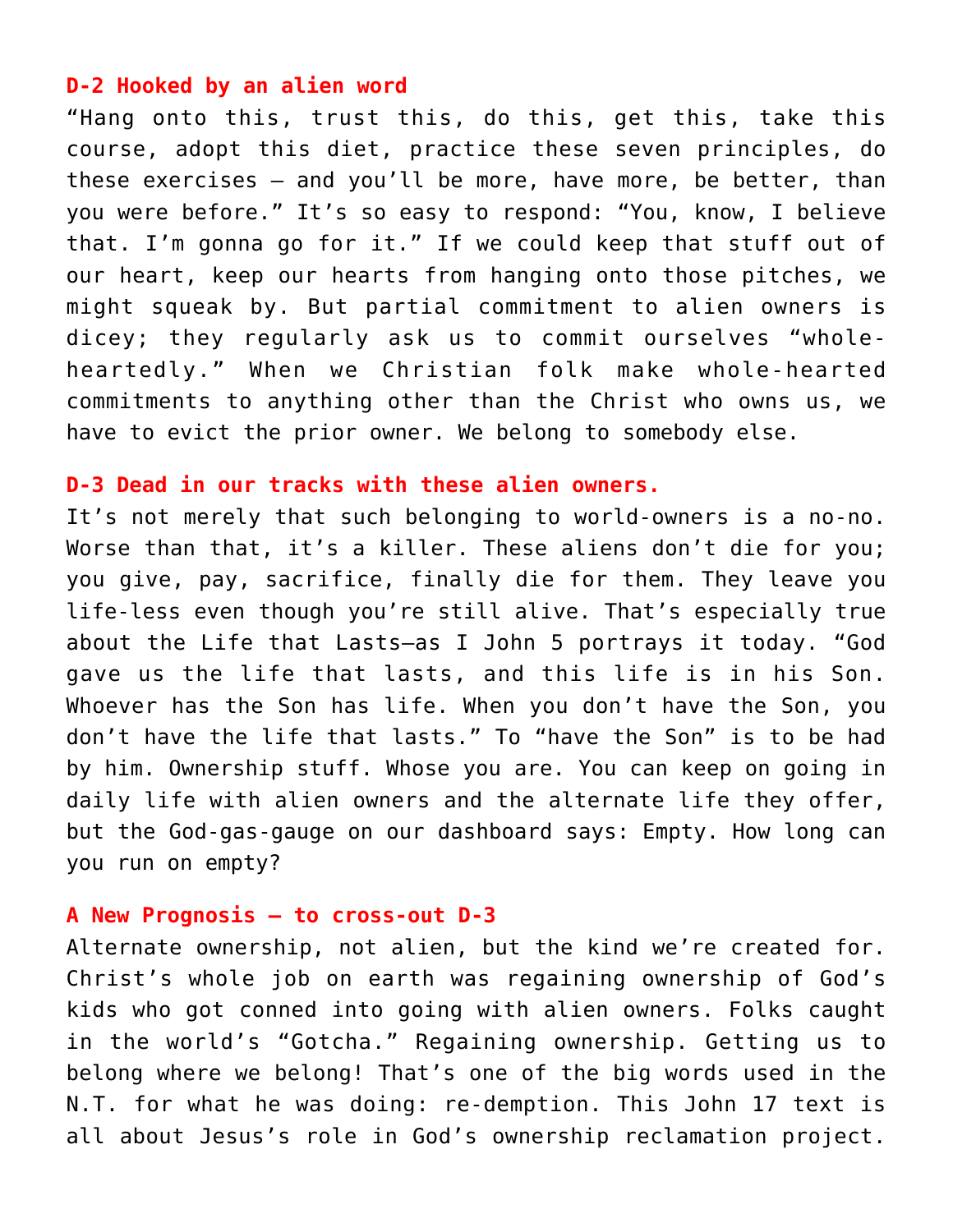The last act is Jesus' "coming to the Father," which is John's language for the grand finale of the cross. Last Thursday was the feast of the Ascension, the last movement of the grand finale. Jesus returns home–but not alone. He returns bringing all God's lost and strayed kids along with him.

The John 17 text is one-of-a-kind. A tete-a-tete between Two persons of the Trinity. Father and Son. Actually a monologue. Jesus talking to Abba. There's no other chapter in the Bible like it.

And the topic: Talking about us! How John the Evangelist got this material is a mystery. However he got it, he put it into his writing so we could benefit; so we could be insiders too–in more ways than one. Not just insiders listening in on this highlevel exchange, but insiders, belongers, to the whole operation.

# **A New Prognosis to cross out D-2:**

"Protected in your name" This new ownership persists in the very face of the world persisting in its opposition. "World hates them" says the text. That is strong language. "In someone's name" is ownership language. Protected in God's name means being connected, connected to Christ, connected by "believing," Jesus says. Faith constitutes the protector-connector. **WHO**your heart listens to determines **WHOSE** you are. It's that simple.

# **A New Prognosis to cross out D-1:**

"Sanctified in the truth" and "sent into the world" How might it look during the next 167 hours coming up this week? Sanctified does not mean "holier than thou." Root meaning of the Biblical term is "different." Owned by Christ and the "truth of God" you **ARE** different–not just different from "them," but different from the "who" we were before the ownership transfer. That means "different" out there in the same old world where we regularly live. Even different from what we were this past week. Even